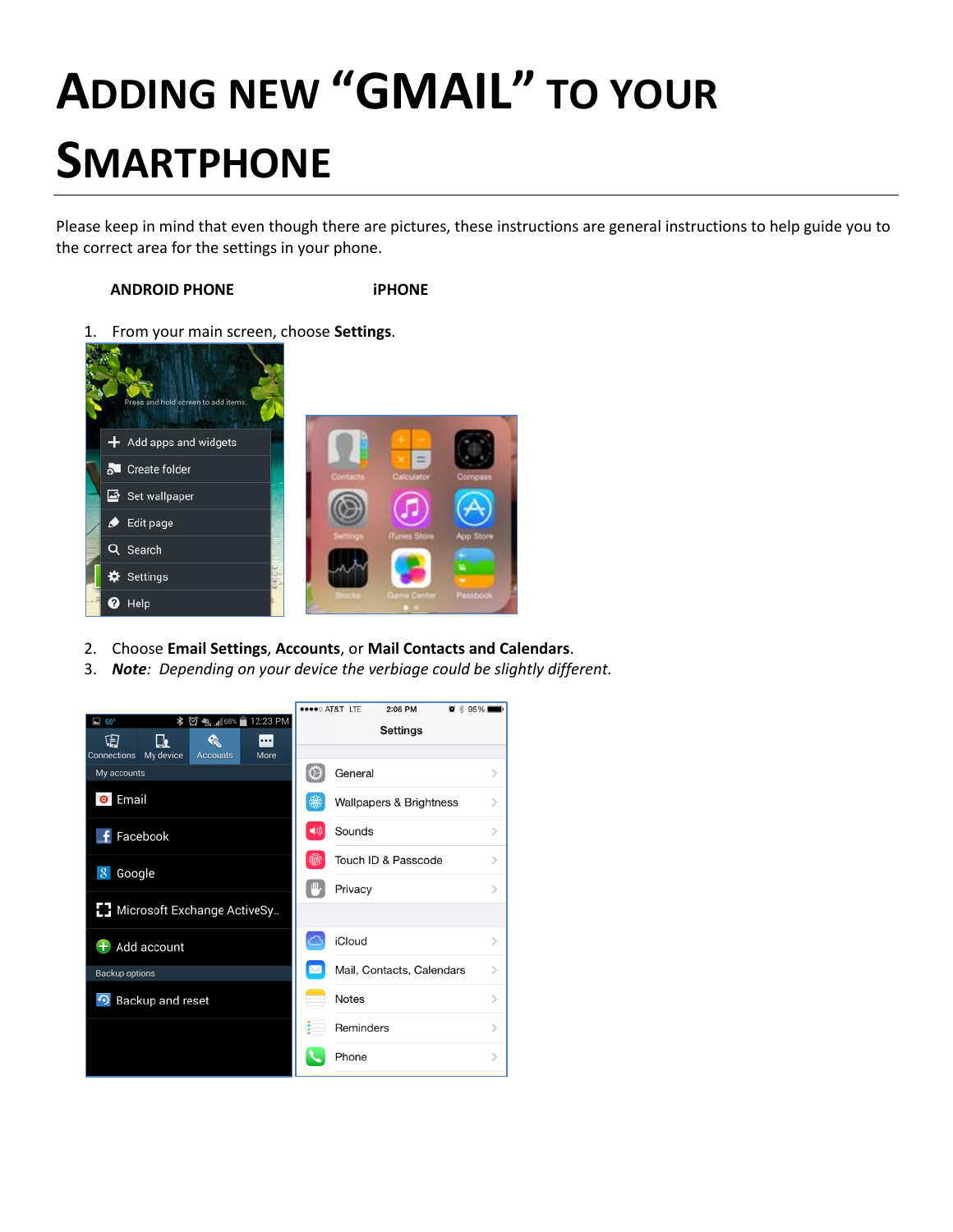#### **ANDROID PHONE iPHONE**

4. Choose **Add an account** (maybe a +sign or simply say add)

| * 図 4gr .4 68% ■ 12:23 PM<br>$\Box$ 60°<br>圍<br>匝<br>«<br><u></u>  |                       |          |
|--------------------------------------------------------------------|-----------------------|----------|
| My device<br>Connections<br>More<br><b>Accounts</b><br>My accounts |                       |          |
| <b>O</b> Email                                                     |                       |          |
| Facebook<br>÷                                                      |                       |          |
| Google<br>8                                                        |                       |          |
| E] Microsoft Exchange ActiveSy                                     | Mail, Notes           |          |
| Add account<br>Ŧ                                                   | <b>Add Account</b>    |          |
| Backup options                                                     |                       |          |
| • Backup and reset                                                 |                       |          |
|                                                                    | <b>Fetch New Data</b> | Push $>$ |
|                                                                    |                       |          |

5. Choose the type of account you want: **Email for Android or Google for iPhone**.

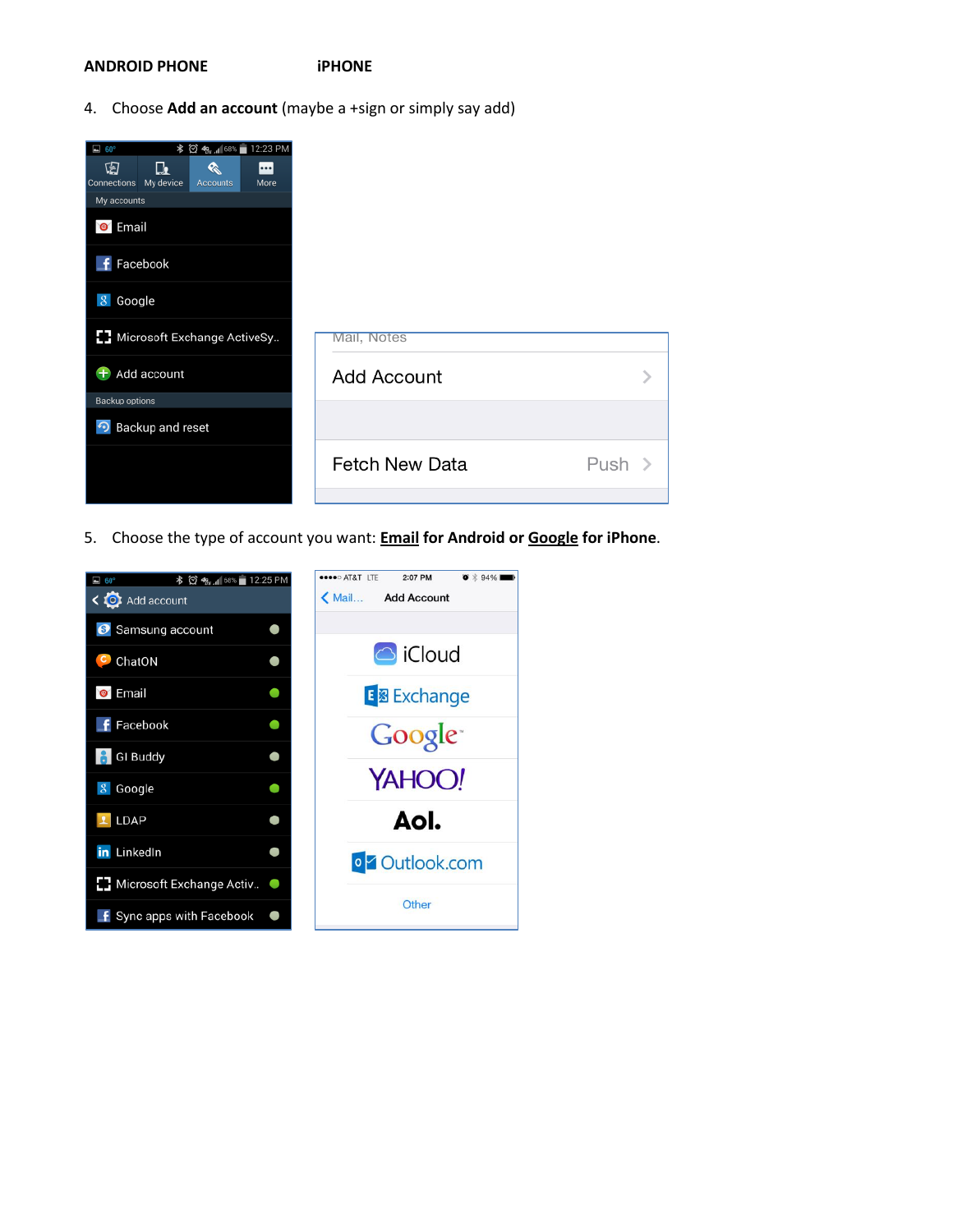# **ANDROID PHONE - Directions**

6. Choose **IMAP** type account



- 7. Edit the **Incoming server** settings
	- a. Email address: *user@parkwayschools.net* (example for Jane Doe[; jdoe@parkwayschools.net\)](mailto:jdoe@parkwayschools.net)
	- b. User name: *user@parkwayschools.net* (example for Jane Doe; jdoe@parkwayschools.net)
	- c. Password: Enter your **Gmail** password
	- d. IMAP server: **imap.gmail.com**
	- e. Security Type: Choose **SSL**

## 8. Click **Next** or **Done**.

| $\blacksquare$ $\blacktriangle$ 86° $\blacksquare$<br>$\frac{1}{2}$ $\frac{1}{2}$ $\frac{1}{2}$ $\frac{1}{2}$ 50% $\frac{1}{2}$ 2:15 PM |
|-----------------------------------------------------------------------------------------------------------------------------------------|
| $\leftarrow$<br>Incoming server settings                                                                                                |
| User name<br>jdoe@parkwayschools.net                                                                                                    |
| Password<br>                                                                                                                            |
| Show password<br>$\overline{\phantom{0}}$                                                                                               |
| <b>IMAP</b> server<br>imap.gmail.com                                                                                                    |
| Security type<br>$SSL \blacktriangleright$                                                                                              |
| Port<br>993                                                                                                                             |
| IMAP path prefix<br>Optional                                                                                                            |
| NEXT <sup>O</sup>                                                                                                                       |

- 9. Edit the **Outgoing server** settings.
	- **a.** SMTP server: **smtp.gmail.com**
	- **b.** Security type: **SSL**